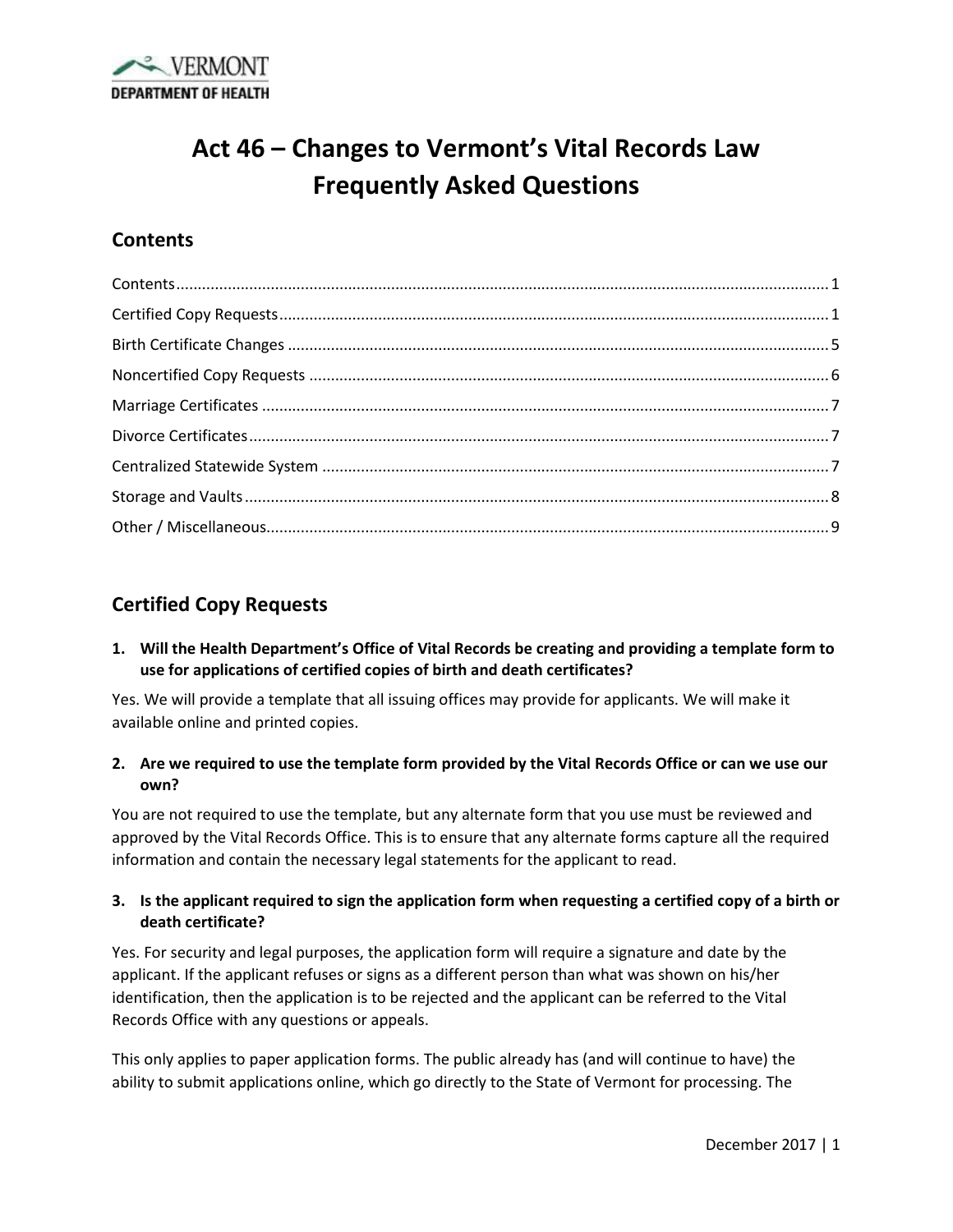application online will require the new items that are on the paper application form (e.g. type of identification, ID number, expiration date of ID).

## **4. What proof of relationship is necessary for an applicant to obtain a certified copy of a birth or death certificate?**

Proof of relationship of the applicant to the person listed on the certificate is not required by the law. The applicant must indicate the type of relationship (e.g. parent, sibling, grandparent, legal guardian) on the application form, but there is no verification of that relationship. Issuing offices are not responsible for verifying the relationship stated on the application. There is no liability to town clerks, Vermont State Archives Records Administration (VSARA) or the Vital Records Office if someone provides relationship information and later discovered to have provided false information.

The purpose for including and collecting the relationship information is to prosecute fraud cases in which the applicant obtained a certified copy, but was not legally entitled to receive the copy.

The issuing offices' responsibilities are limited to assuring that the application has been completed in full prior to acceptance and verifying some pieces of information. There would only be liability if the application form was accepted without the required information.

## **5. What proof of identity is necessary for an applicant to obtain a certified copy of a birth or death certificate?**

Applicants are required to provide an approved identification document to show they are the requestor. A final list of approved identification documents will be available by June 2018. There will also be a process for confirming the identity of people who may not have an approved identification document (e.g. lost items in a flood).

# **6. What are town clerks, the Vermont State Archived Records Administration and the Vital Records Office responsible for when gathering identification documents?**

Town clerks, the Vermont State Archives Records Administration and the Vital Records Office are responsible for:

- 1. Confirming that the identification document has not expired
- 2. Confirming that the name listed on the ID matches the name listed on the application form
- 3. Ensuring that the application form contains an ID number from the identification document, like a driver's license number

If either of the three conditions above are not met, then the application is to be rejected and the applicant can be referred to the Vital Records Office with any questions or appeals.

Town clerks, the Vermont State Archived Records Administration and the Vital Records Office are **not**:

- 1. Responsible for confirming or validating the legitimacy of an identification document
- 2. Liable if an identification document used on an application is later found to be fraudulent

## **7. What should town clerks do if an applicant presents an ID that is obviously forged?**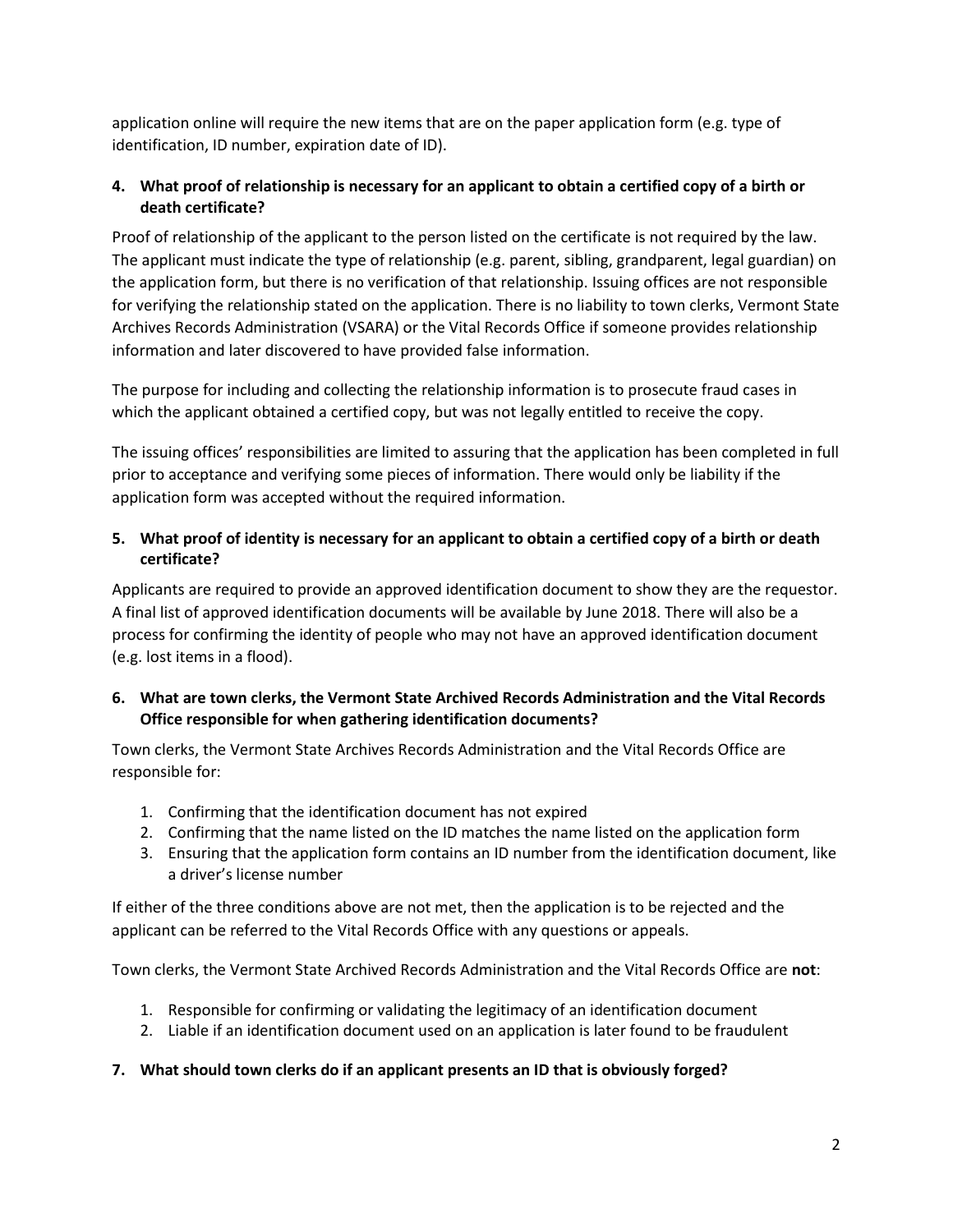If an applicant presents an obvious forgery, the application should be rejected, and the applicant can be referred to the Vital Records Office with any questions or appeals. There is no liability to town clerks, VSARA or the Vital Records Office if someone provides an ID that is later discovered to be fake. All liability rests with the applicant.

# **8. What kind of identification is required for applications sent by mail?**

Applications submitted by mail must be accompanied by a photocopy of the applicant's ID. If the photocopy is not provided, or if it doesn't match the information on the application, the application should be rejected. The applicant can be referred to the Vital Records Office with any questions or appeals.

## **9. Will everyone need to complete an application form, including funeral directors or other people that we know personally and can vouch for their identity and need for the certified copy?**

Yes, everyone must complete an application form. All applicants must provide the same required information.

## **10. Can certified copies of birth and death certificates be obtained from any town clerk's office, regardless of whether that town was the town of residence or occurrence? (For example, the birth occurred in Burlington, and the residence town was Winooski. Could a certified copy be obtained from Williston?)**

Yes. The law allows the applicant to obtain a certified copy of a birth or death certificate from any town, regardless of where the birth or death occurred, or where the person was a resident. Town clerks and VSARA will be using the centralized statewide system, which contains all birth and death certificates, thereby allowing access and printing of any certificate.

# **11. Will a funeral director be able to obtain a certified copy from a town that is not the resident town?**

Yes. The law allows the applicant to obtain a certified copy of a birth or death certificate from any town, regardless of where the birth or death occurred, or where the person was a resident. Town clerks and VSARA will be using the centralized statewide system, which contains all birth and death certificates, thereby allowing access and printing of any certificate.

## **12. Will an executor or administrator designated by probate be an approved requestor?**

Yes. The law specifically states that a person designated by the court can obtain a certified copy.

## **13. Will researchers be able to obtain certified copies?**

No. The generic category of "researchers" – such as genealogists – are not allowed to obtain a certified copy of a birth or death certificate. The exceptions are if they have a family relationship (e.g. parent, sibling, grandparent) or are acting as a court-appointed legal representative to act on behalf of the family.

"Researchers" generically refers to anyone who wants a certified copy for their own purposes, interest or for-profit activity, that is not allowed by the law. For example, a faculty member from a university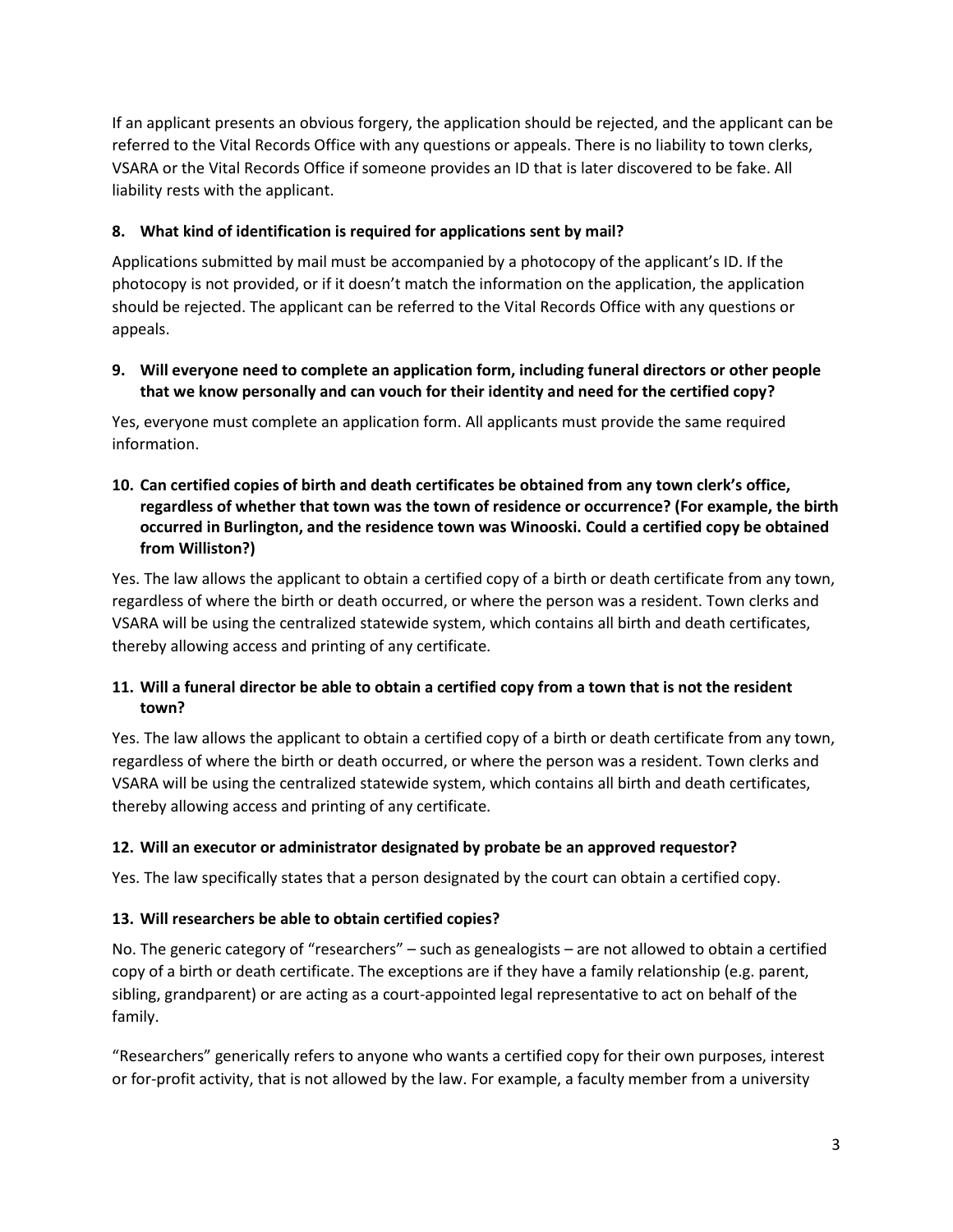who is conducting "research" on persons who died from cancer is a "researcher" and not allowed to obtain a certified copy. (However, "researchers" are allowed to obtain noncertified copies.)

Complaints or requests for appeal can be referred to the Vital Records Office.

# **14. Will records be kept of those who have requested and received certified copies?**

Yes. A history will be stored of the application in the centralized statewide database maintained by the State Registrar. This includes applications for pre-1909 records.

# **15. Will the application form be required for requests of certified copies of a pre-1909 certificate?**

Yes. The application is required for all certified copies of birth and death certificates, regardless of the original date.

# **16. Will town offices be required to keep the application form in storage after all of the information is entered in the system?**

Yes. The paper application form needs to be kept for a period of time. The Vital Records Office is working with the Vermont State Archives Records Administration to determine both retention and disposition requirements, which will likely be relatively short (i.e. six or 12 months). Since the new statewide system will permanently maintain the history of each request, the database will retain enough information to serve as evidence in any legal proceedings. The Vital Records Office will provide a procedures manual that will clarify the retention process.

## **17. How much will certified copies cost?**

The fee for certified copies remains unchanged.

## **18. Do towns get to keep the certified copy fees?**

Yes. There is no change.

# **19. How will town clerks and assistant town clerks be signing the certified copy? As "Town Clerk/Assistant Town Clerk" or "Registrar/Assistant Registrar"?**

Beginning July 1, 2018, the new statutes clarify that there is only one "registrar" for the state. Town clerks are "issuing agents", which are parties that have legal authority to access, search, print, provide and charge for copies of the certificates.

For example, after July 1, 2018, birth certificates will be registered at the Vital Records Office, and there will no longer be a place for a town clerk's signature. When you issue a certified copy, it should be your title (either Town Clerk or Assistant Town Clerk).

## **20. What seal should be used on certified copies? The Town Seal, the Town Clerk Seal, or a State Seal?**

Notary seals are never to be used on certified copies. There are two options for using a seal on certified copies:

Use a town seal that does not include the town clerk's name, and ensure all documents are signed by either the town clerk, assistant town clerk or another designated assistant clerk per state statute, or;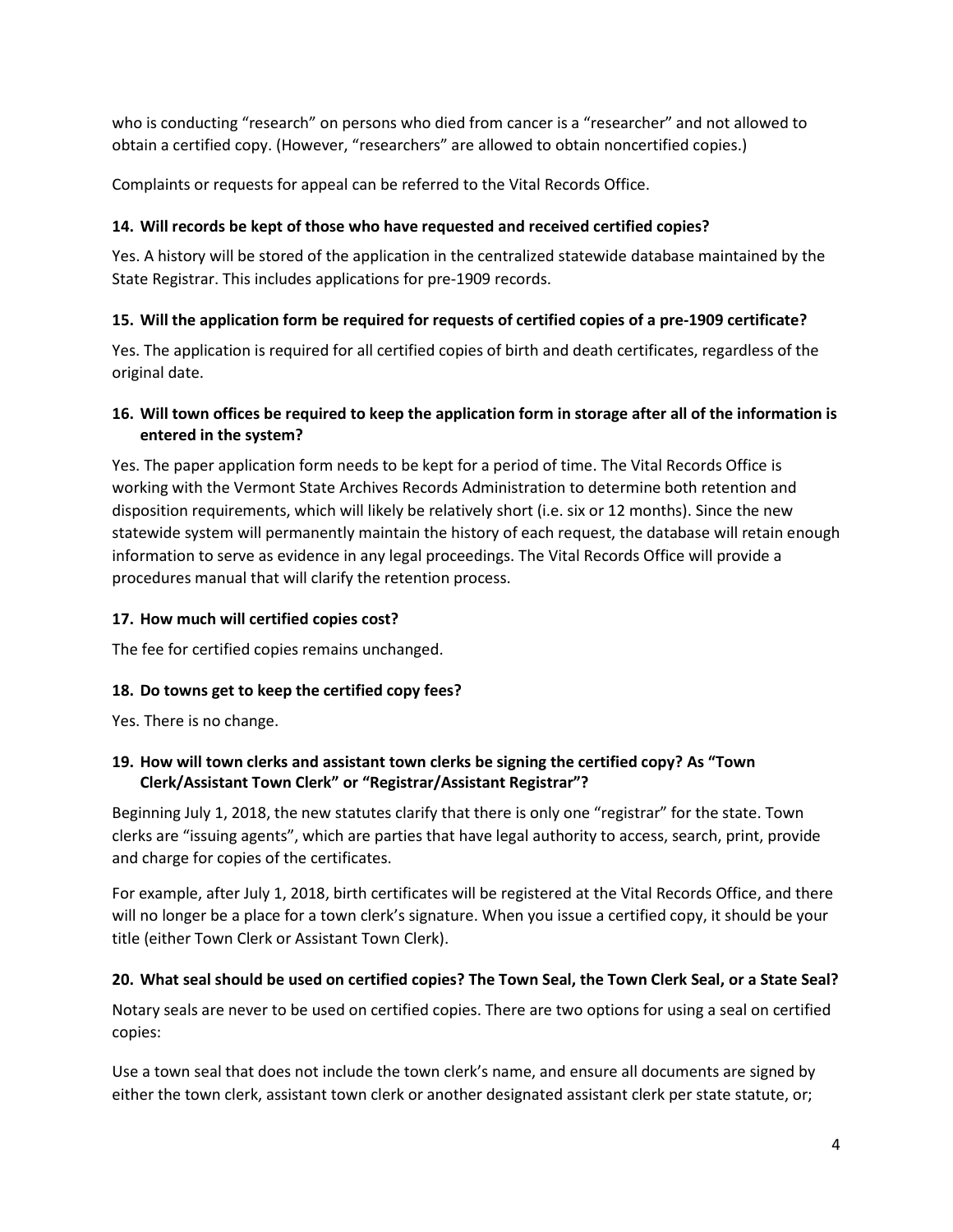Use a town seal that includes the town clerk's name, and ensure all documents using that seal are signed by the town clerk whose name is on the seal.

#### **21. If the new rules require each town to have a seal that does not have the town clerk's name on it, who is responsible for that cost if a new seal need to be purchased??**

It would be the responsibility of the town to obtain a town seal. There will be the opportunity for towns to comment on the draft rules.

## **22. By law, Town Clerks must appoint "Deputy Registrars" for burial transit permits when our office is not open. Are Town Clerks "Registrars"?**

Burial transit permits are not certificates. The burial transit permit serves a different purpose, and has its own requirements and procedures separate from that of certificates. A "deputy registrar" for a permit isn't the same as a registrar for vital Records certificates.

# <span id="page-4-0"></span>**Birth Certificate Changes**

## **23. Will the birth certificate format, content or size be changing?**

Yes. The content of birth and death certificates will be changing due to the requirements of the new law. Some items will be removed. The layout of the birth certificate will likely be similar to that of the death certificate and drop the current "boxes" layout.

The actual size of the birth certificate will not change.

## **24. Will Town Clerks register home births? Any type of births?**

No. As they do now, midwives will send the birth worksheet to the Vital Records Office for data entry. Once entered, it will become "registered" and available in the centralized statewide system for all town clerks to access. Additionally, there are no plans to give midwives access to the Electronic Birth Registration System due to security concerns of the computers and software in their home environments.

Date regarding hospital births will be entered by hospital staff into the Electronic Birth Registration System, reviewed by Vital Records Office, and then "registered" and available in the centralized statewide system for all town clerks to access.

In other words, towns will not be "registering" any birth certificates. The data will flow directly to Vital Records Office and registered. An electronic notification will be sent to the town clerk's email to notify of a new birth or death, or of a correction or amendment of an existing birth or death certificate.

## **25. How will home births be registered if there is no midwife in attendance?**

In the very rare event of a birth without a skilled attendant present, the Health Department sends a public health nurse to the home to check on the health of the baby and mother, offer a variety of services, and gather the information for the birth certificate. The nurse brings the information back to Vital Records Office to enter the data and register the record in the statewide system.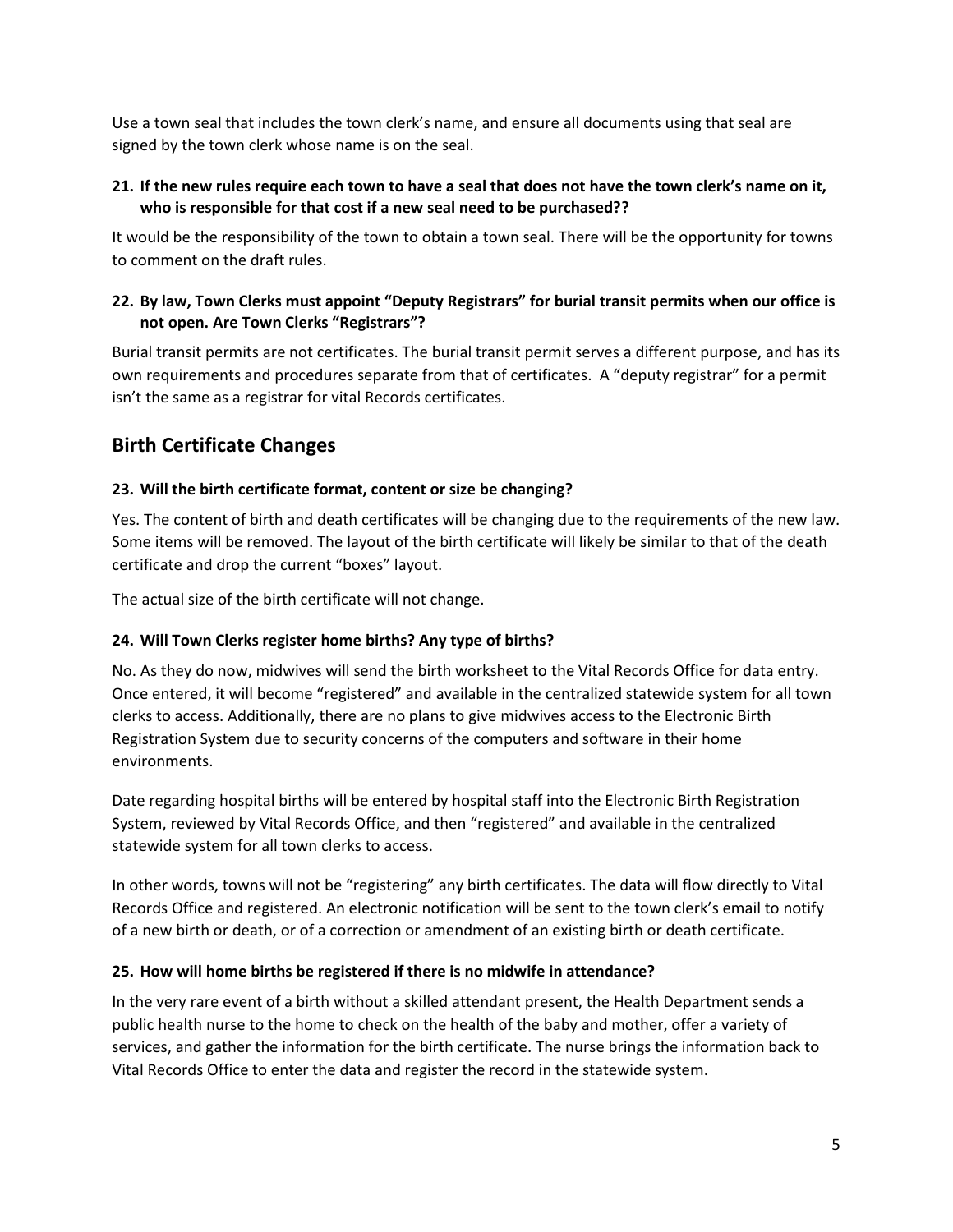We also have the occasional birth in which someone other than a midwife attended, such as a family member, neighbor or friend. In those cases, the Vital Records Office talks with the person who was in attendance, gathers the information, and data enters it in the system.

## **26. Will there be changes to the deadline for registering births?**

The current law requires registration of a birth within five calendar days. The new law changes this to five business or working days. In other words, a weekend or holiday does not "count" when calculating the registration deadline.

# <span id="page-5-0"></span>**Noncertified Copy Requests**

# **27. What is a noncertified copy?**

This is what you may typically have called "an informational copy." It is not printed on the security paper, does not contain a raised seal, and cannot be used for legal purposes. It will be issued from the centralized statewide system on plain paper.

# **28. Will an application be required to request a noncertified copy?**

No. There are no limitations to who may obtain a noncertified copy. With the new statewide system, town clerks will be able to print noncertified copies without an application.

## **29. How much will noncertified copies cost?**

The fee for noncertified copies remains unchanged.

## **30. Do towns get to keep all of the noncertified copy fees?**

Yes. There is no change.

## **31. May a town clerk make a photocopy of a paper version of a birth or death certificate that is stored in their vault?**

Yes. Town clerks may still make a photocopy of the birth and death certificates that are stored in their vaults, and the requesting party does not need to complete an application form. Additionally, that copy would not be entered into the centralized statewide system. This photocopy is neither a certified or noncertified copy, and falls outside of the law's requirements.

The town clerk should not stamp that photocopy with anything since it has no legal purpose or benefit. It is not considered as a noncertified copy since those can only be printed from the centralized statewide system, which holds the most recent version. (That photocopy of the paper version may not be the most up-to-date version.)

## **32. Why might a requesting party want a photocopy of the paper version stored in the vault?**

The centralized statewide system contains most of the information that exists on the paper versions. However, the system does not contain everything. For example, the centralized statewide system might not contain "plurality" (child was a single birth, twin, triplet, etc.) and therefore a certified or noncertified copy will not show that piece of information. But, a member of the family may want a copy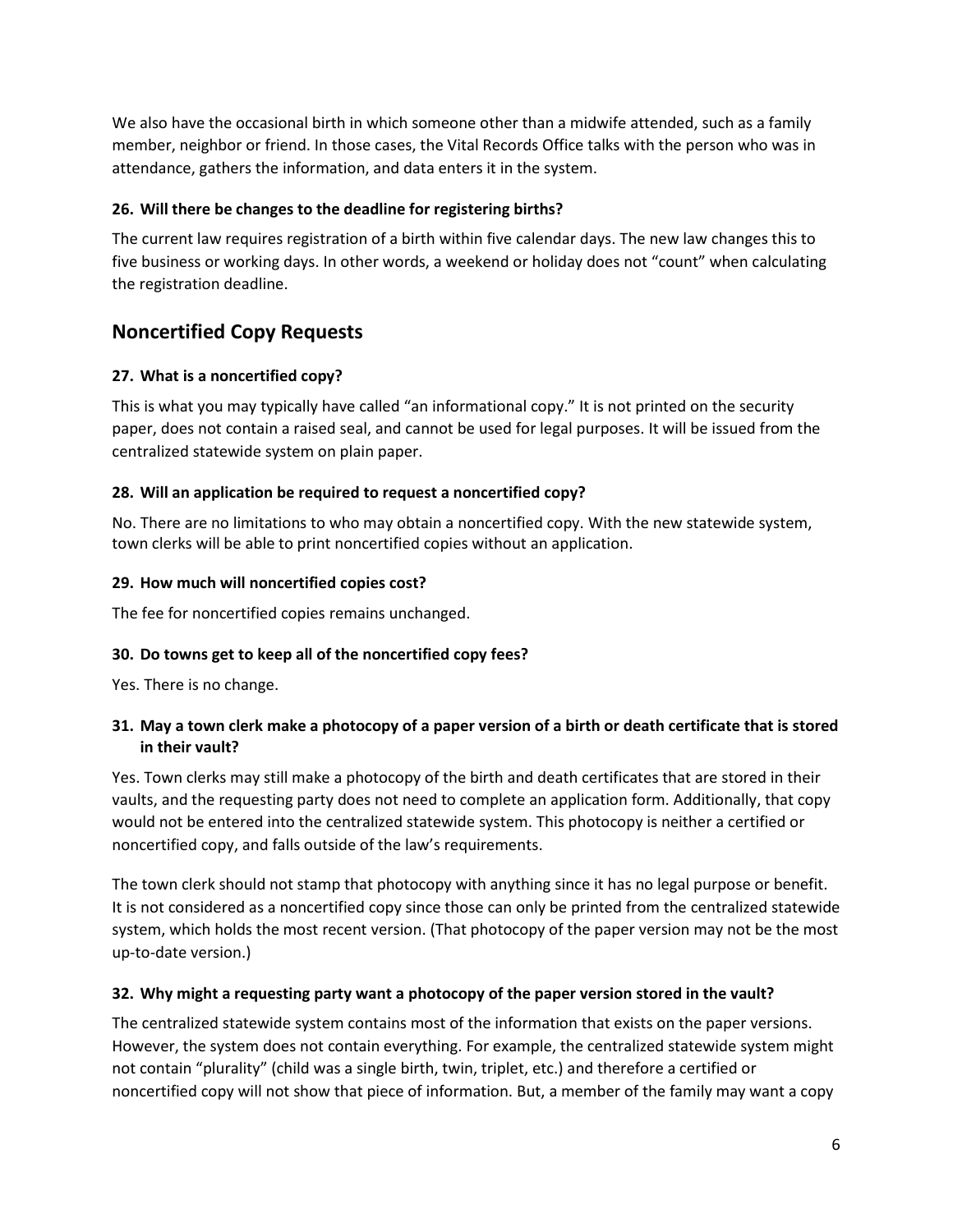of the original certificate that shows that piece of information. Therefore, a photocopy of the paper version is allowable.

# <span id="page-6-0"></span>**Marriage Certificates**

## **33. Since copies of birth and death certificates will be produced from the centralized statewide system and it will be tracking the security paper numbers, how will the numbers be tracked for marriage certificates?**

Copies of marriage certificates won't be produced from the centralized statewide system. The Vital Records Office is developing the tracking and inventory system now, and will share the proposed system with stakeholders as soon as possible.

## **34. Will the application form be required for the pre-paid marriage license copy when it's issued after the license is filed?**

No. Requests for copies of marriage certificate will not be entered into the system. Town clerks' processes for handling marriage licenses and certificates will be unchanged except for the tracking of the security paper used to make copies.

# <span id="page-6-1"></span>**Divorce Certificates**

## **35. What will happen with divorce certificates?**

Divorce certificates will continue to only be managed at the state level by VSARA and the Vital Records Office.

# <span id="page-6-2"></span>**Centralized Statewide System**

## **36. Will there be any charge to the towns to use the centralized statewide system or a software purchase cost?**

No. All towns (except those that choose to "opt out") will be given usernames and passwords to the centralized statewide system and will be trained and supported by the Vital Records Office staff at no charge.

## **37. Will any software need to be installed or downloaded to our computers?**

It is unlikely that towns will need special software as a result of this law, but this decision isn't final. If you are currently able to use the Electronic Death Registration System (EDRS), you probably won't need anything new for your computer. The exception could be Adobe Acrobat, which is typically a free download. The goal is to keep these processes web-based rather than introduce any new software.

## **38. What will the centralized statewide system contain?**

Starting July 1, 2018, the centralized statewide system will contain all birth and death certificates from January 1, 1909 to present. Any town will be able to search and find, review and make copies of any birth or death certificate from that period.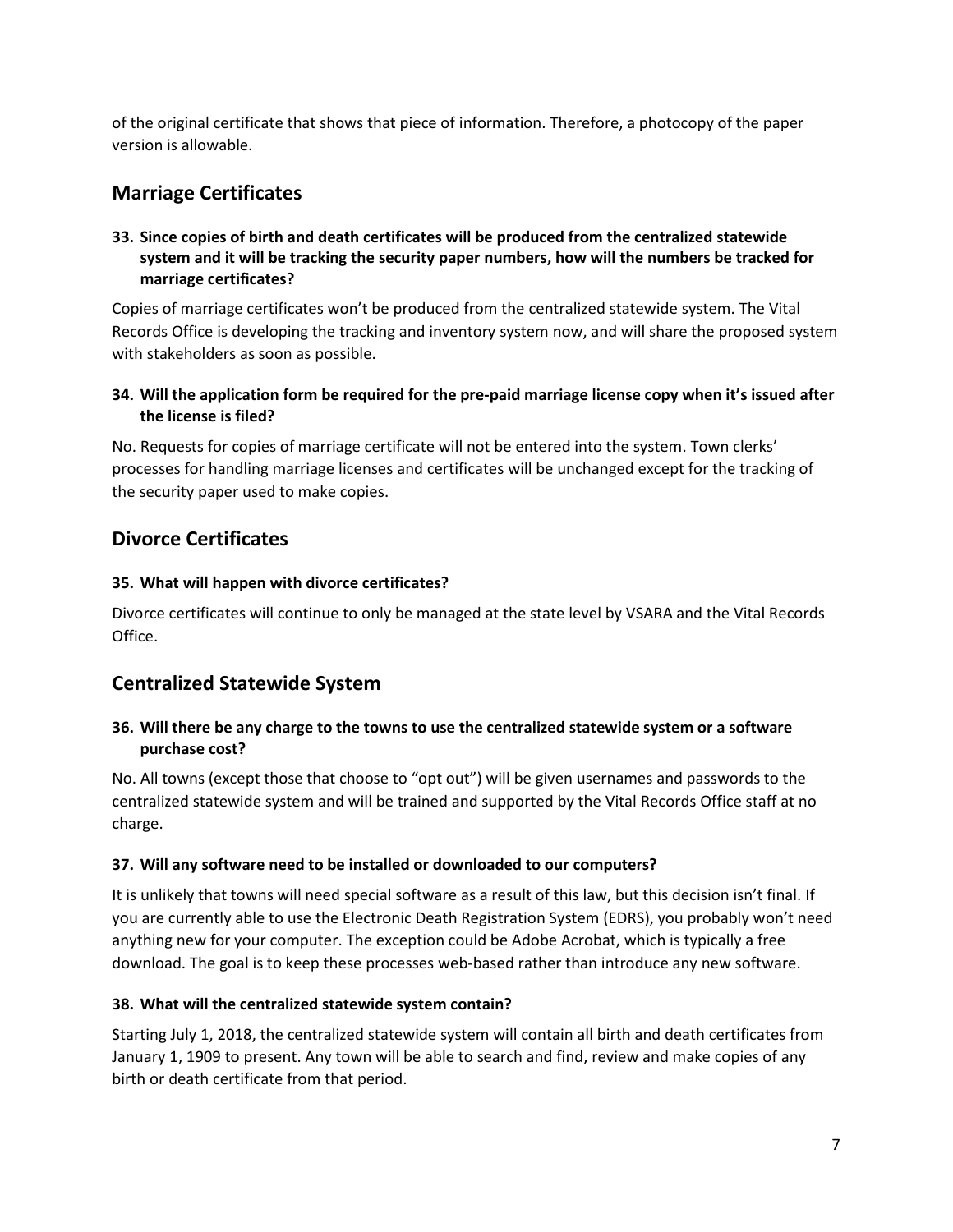The statewide system will have some additional search capabilities and some restrictions will be removed.

The public will be provided with an electronic method for searching the birth and death certificates from the Health Department's web site. This will allow the public to identify a specific town in which the paper version of certificate is stored and could be viewed. However, the search function will not provide the public with the ability to see all the information that is stored within the centralized statewide system or that exists on the paper version.

# **39. Will we be able to search for death certificates for deaths that occurred before 30 days prior to the search?**

Yes. To print a certified copy, it is not limited to a one-month span. A user will enter a variety of information, but the date of death can be any date, and it searches the entire database. So, a person could request a death from two weeks ago or twenty years ago, and the search will come back with a list of the most likely matches.

Searching only by name will not be possible.

# **40. What information will be needed to query for a death certificate?**

Searches must be performed with both a name and date of death. Otherwise, the database would likely return hundreds or thousands of matching names. However, there are cases in which the date of death is only partially known, such as only the year of death. The Vital Records Office is investigating how the search and printing functionality may need to be adjusted so that towns can find the correct record and print a copy.

The new law specifies that an applicant must know and provide enough information to identify the requested certificate. This means the applicant must be able to provide the name and specific date. In other words, the statute doesn't allow for extensive searching based on limited information. If someone cannot identify the name and very close to an exact date, then there is no guarantee that the applicant has a legal right to the copy.

In addition to the public search ability mentioned earlier, the public may also use Ancestry.com with free access via the [Vermont Library system.](http://libraries.vermont.gov/state_library/genealogy) That option can help a person do the research necessary if they don't know the exact date or name.

# <span id="page-7-0"></span>**Storage and Vaults**

# **41. Will the vaults and/or offices be inspected by Vital Records staff?**

The statutes allow for audits by the Vital Records Office to ensure compliance with the law and rules. However, there will not be any audits prior to July 1, 2018. After that date, an audit would happen only if the Vital Records Office had concerns about the integrity of the vital Records documents or the materials used to create copies, such as security paper. Such concerns would be discussed with the town before considering any on-site audit and advance notice would be provided.

## **42. Will town clerks keep the existing paper birth and death certificates from previous years?**